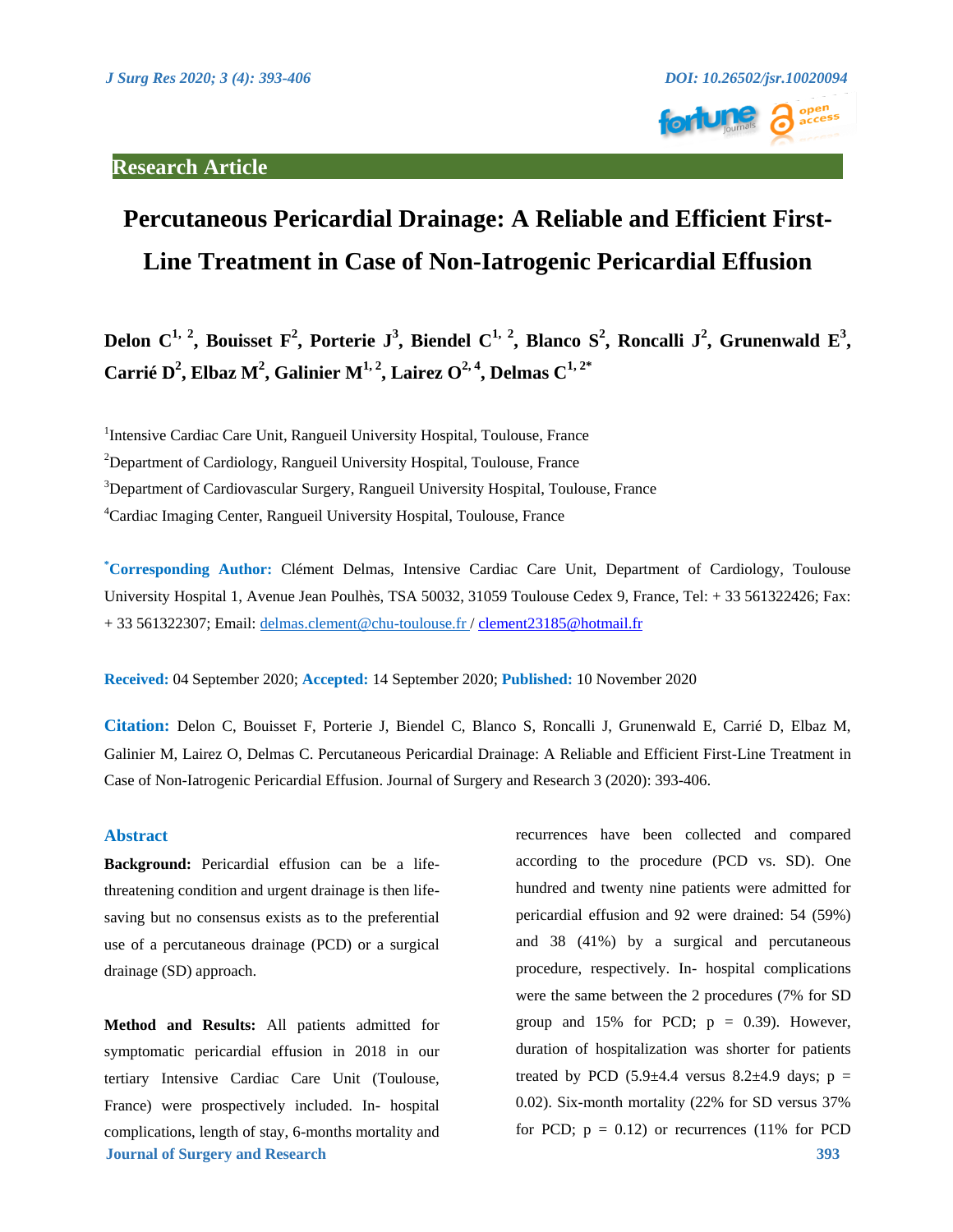versus 24% for SD;  $p = 0.11$ ) were not different.

**Conclusion:** In case of symptomatic non-iatrogenic pericardial effusions, PCD is an efficient and reliable less invasive technique. Its possible and wide availability, and its shorter length of hospitalization justifies its use as first line therapy in trained team especially for cancer patients.

**Keywords:** Pericardial effusion; Pericardiocentesis; Pericardiotomy; Mortality; Recurrence

**Abbreviations** ICCU: intensive cardiac care unit; PE: pericardial effusion; PCD: percutaneous drainage; SD: surgical drainage

## **1. Introduction**

Pericardial effusion (PE) can be a life-threatening condition when fluid accumulation in the pericardial space cause intra-pericardial pressure increase, exceeding the limit of pericardial stretch. Diastolic cardiac chambers pressure equalizes intra-pericardial pressure, which results in reducing myocardial diastolic compliance and then limiting cardiac inflow. This pathophysiology defined the concept of cardiac tamponade, which requires urgent management to prevent cardiogenic shock and death [1, 2]. Treatment consists in fluid drainage by surgical drainage (SD) or percutaneous drainage (PCD). The first surgical sub-xyphoid approach was described in 1829 [3] by Larrey et al. whereas the first percutaneous pericardiocentesis series was published in 1986 by Kopecky et al [4]. Surgical drainage remains the gold standard [5, 6] but the optimal approach remains uncertain [7-10]. Etiologies of PE are various [9-11]: mains causes are secondary to acute idiopathic pericarditis  $(20\%)$ , iatrogenic effusions (16%), cancer (13%) [12, 13], and chronic idiopathic pericardial effusion (9%).

**Journal of Surgery and Research 394**

Other causes are secondary to infectious and inflammatory diseases, metabolic disturbance (uremic, hypothyroidism), thoracic trauma, or type A aortic dissection.

To date European guidelines suggest considering PE drainage in case of cardiac tamponade, or for symptomatic moderate to large effusion not responsive to medical therapy, and for suspicion of unknown etiology (class I level C) [5]. Same guidelines propose to use a consensual not evidence based triage system to guide the timing of drainage (class IIb level C) but without differencing SD and PCD [5, 6]. The main purpose of our study was to compare one-month and six-month mortality and recurrences according to the type of initial drainage procedure (PCD or SD) in a large reference tertiary center. Secondary objectives were to compare initial complications and duration of hospitalization between both groups.

## **2. Methods**

## **2.1 Study design**

This was an observational, prospective, monocentric study conducted in our Intensive Cardiac Care Unit (ICCU) (Rangueil University Hospital, Toulouse, France) from January 1, 2018 to December 31, 2018.

## **2.2 Population**

All consecutive patients admitted for symptomatic PE during this period were included. Patients affected by iatrogenic PE secondary to endovascular procedure (such as radiofrequency arrhythmia ablation, coronary angioplasty…) were excluded for the analysis as they were directly managed in the catheterization laboratory. Patients admitted for pericardial effusion but without indication to drainage have not been included in the final analysis.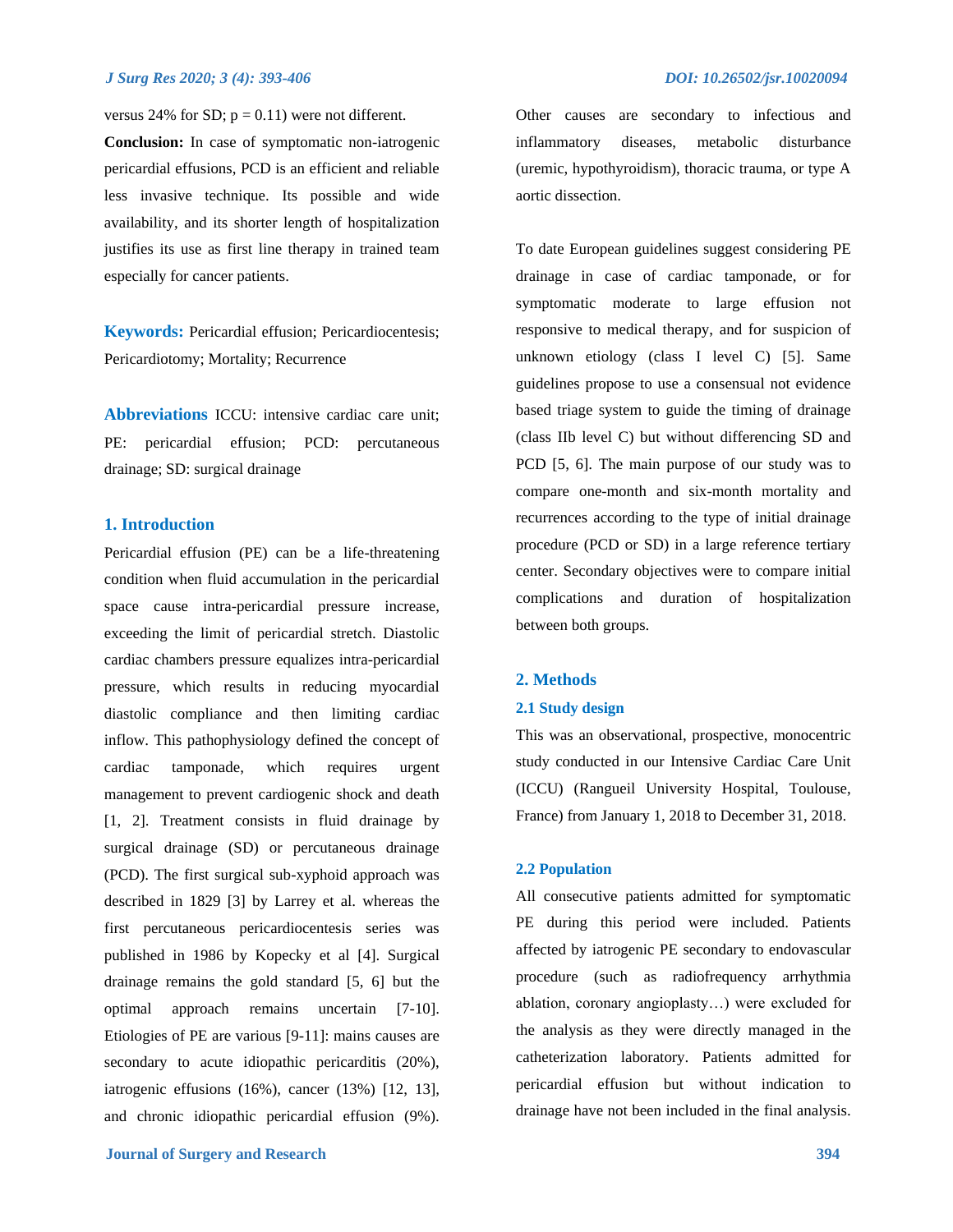This investigation conforms to the principles outlined in the Declaration of Helsinki. Our study was observational and did not modify existing diagnostic or therapeutic strategies. In accordance with French and European law (2016/679 settlement of the European parliament), all patients gave their informed non opposition and there was no longer a need to declare to the National Data Protection Commission. Patients were classified into two groups according to the type of drainage (SD or PCD). Type of drainage was decided by the team in charge of the patient at admission, taking into account the severity of the clinical picture but also the morphology of the patient. SD was preferentially used in case of severely overweight patients, post-cardiotomy PE, localization incompatible with PCD (for example cloistered PE) and lack of available medical expertise for percutaneous approach at the time of drainage.

## **2.3 Collected data**

Information concerning baseline demographic and clinical characteristics, medical background, etiology of PE, biological parameters at admission, biological analysis of effusion and characteristics of drainage were collected. A procedure was defined as urgent in the presence of hemodynamic and/or respiratory instability and/or echocardiographic signs of tamponade (compressive effect on cardiac chambers or swinging heart). ESC triage score [6] was retrospectively used to highlight the severity of the population. In-hospital complications were prospectively collected and are defined by: cardiac, hepatic or peritoneal cavity puncture, pneumothorax, hemo or pneumo-mediastinum, cardiac arrest, malignant rhythm disorders, scar infection and/or anesthesia complication. Duration of hospitalization was defined as the number of days spent in the hospital.

## **2.4 Follow-up**

Recurrences and vital status were collected at 1 and 6 months by a phone interview with the patient, his relatives or general practitioner.

## **2.5 Procedural description**

All PCD were performed under local anesthesia by sub-xyphoid approach with ultrasound guidance. The needle is usually inserted between the xyphoid process and the left costal margin directed to the patient's left shoulder with a 15° angle with a slowly aspirating way, until the pericardium is pierced and fluid appears in the syringe. Then, a guide wire is passed in order to facilitate the introduction of a drainage catheter [2]. The drain is then left in place for several days until it gives less than 50ml/day. SD was performed under general anesthesia generally by sub-xyphoid approach but sometimes by left thoracotomy. A 5 cm long vertical sub-xyphoid incision was made permitting the dissection of subcutaneous tissue to the pericardium which was opened permitting evacuation of fluid and, eventually, creation of a permanent fenestration (pericardio-pleural or pericardio- peritoneal window). Finally, a drain is left in the pericardium, fixed to the abdominal wall [15] for several days until it gives less than 50-75ml/day.

### **2.6 Statistical analysis**

Quantitative data are reported using means  $\pm$ standard deviations (sd). Qualitative data are presented as percentages. Comparative analyses were performed using Chi² and Fisher test for categorical variables and t-Student test for numerical variables. Binary logistic regression was used to determine predictors of mortality for all patients. A p value  $\lt$ 0.05 was considered significant. All statistical analyses were performed with XLSTAT software.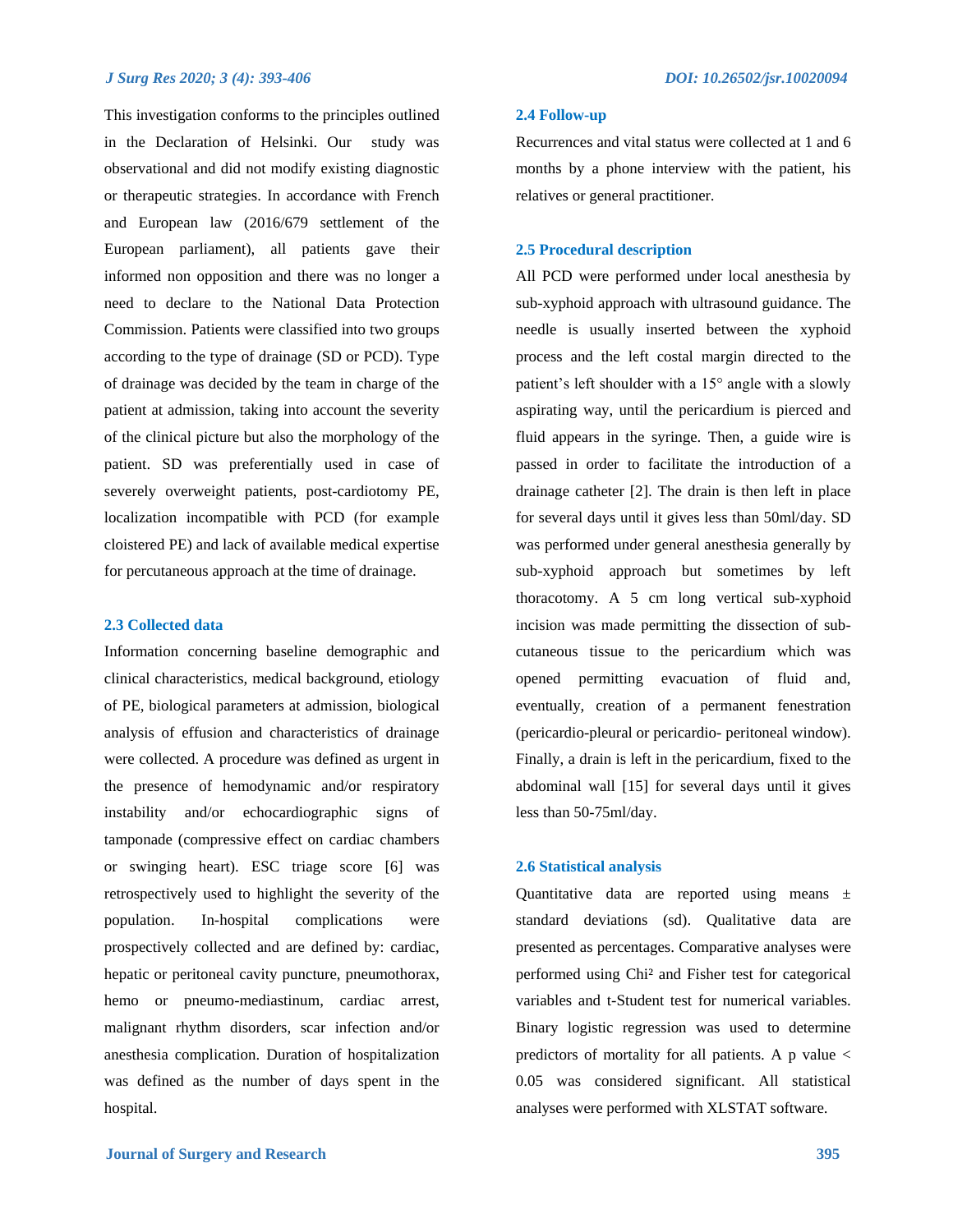## **3. Results**

## **3.1 Study population**

One hundred and twenty nine patients were admitted for PE in our ICCU during the one-year inclusion period. Among them, 37 (29%) patients were not included in the final analysis (23 patients with iatrogenic tamponade managed in the catheterization laboratory and 14 patients who did not undergo drainage). A total of 92 patients were included in the final analysis: 54 (59%) in the SD group and 38 (41%) in the PCD group (Figure 1). Table 1 presents the characteristics of patients included according to the type of initial drainage. They were predominantly male (57%) with a mean age of  $62 \pm 15$  years (from 20 to 100 years). Groups were not different for age, gender, comorbidities or current medication/therapy. Previous cancer reported for almost half of the population in both groups. Clinical presentations were the same between groups with frequent dyspnea, right heart failure signs and hypotension. The diagnosis of tamponade was most of the time clinic but electrical signs were common (low-voltage complexes in 26%). Initial TTE evaluation found the same effusion size estimation between groups. Fiftyfour percent of PE patients were initially managed in another center, and were transferred in our ICCU for drainage. Patients were more severe in the PCD group according to the 2014 ESC triage score (8.7  $(+/-2.4)$  vs 7.5  $(+/-2.7)$  for PCD and SD respectively;  $p = 0.029$ ). The main PE etiology was cancer (n=44; 48%) especially lung (n=20; 22%) and breast cancer (n=8; 9%); and post-cardiotomy effusion were not infrequent concerning 7.2% of our population.

## **3.2 Procedural and effusion characteristics**

The mean volume of effusion collected was 914  $\pm$ 641 ml for both techniques used for drainage. PCD was more frequently made in emergency (40 vs 20% for SD group;  $p = 0.045$ ). Biological analysis found no significant difference between groups in terms of blood cultures, viral and bacterial serologies but neoplastic cells were more frequently found in the PCD group (47 vs  $26\%$ ; p = 0.03) (Table 2). Whereas 43 effusions were related to neoplastic origin, neoplastic cells were found at the cytological analysis for only 32 (74%) patients. For 11 (26%) patients, the neoplastic origin was based on the context of evolutive cancer or neoplastic cells found in an associated pleural effusion. An adenocarcinoma TTF1+ was confirmed for 12 (28%) with neoplastic PE by cytological analysis. Neoplastic PEs were more frequently managed by PCD (61 for PCD vs 37% for SD group;  $p = 0.026$ ) whereas SD was preferred for post-cardiotomy effusion (13% for SD vs  $0\%$  for PCD group;  $p = 0.037$ ) (Table 2). An associated pleural drainage was frequent and more frequently made in case of SD (44 for SD vs 21% for PCD group;  $p = 0.02$ ) (Table 1).

## **3.3 Surgical procedure**

Sub-xyphoid approach was mainly used for SD  $(n=$ 25, 46%). Others approaches were left antero- lateral mini-thoracotomy (n=19, 35%), full-sternotomy (n=2; 4%), anterior thoracotomy (n=1; 1.9%) and left postero-lateral mini-thoracotomy (n=1; 2%). Fenestrations were frequently realized (n=29; 54%): 17 (59%) between pleura and pericardium spaces, and 12 (41%) between peritoneum and pericardium. One-month and 6-month recurrence were not different according to the presence of fenestration in case of SD  $(3 \text{ vs } 3; \text{ p=1}).$ 

## **3.4 Complications**

Seven patients initially managed by PCD (18%) required a conversion to SD due to the failure of the percutaneous procedure (n=3), right ventricular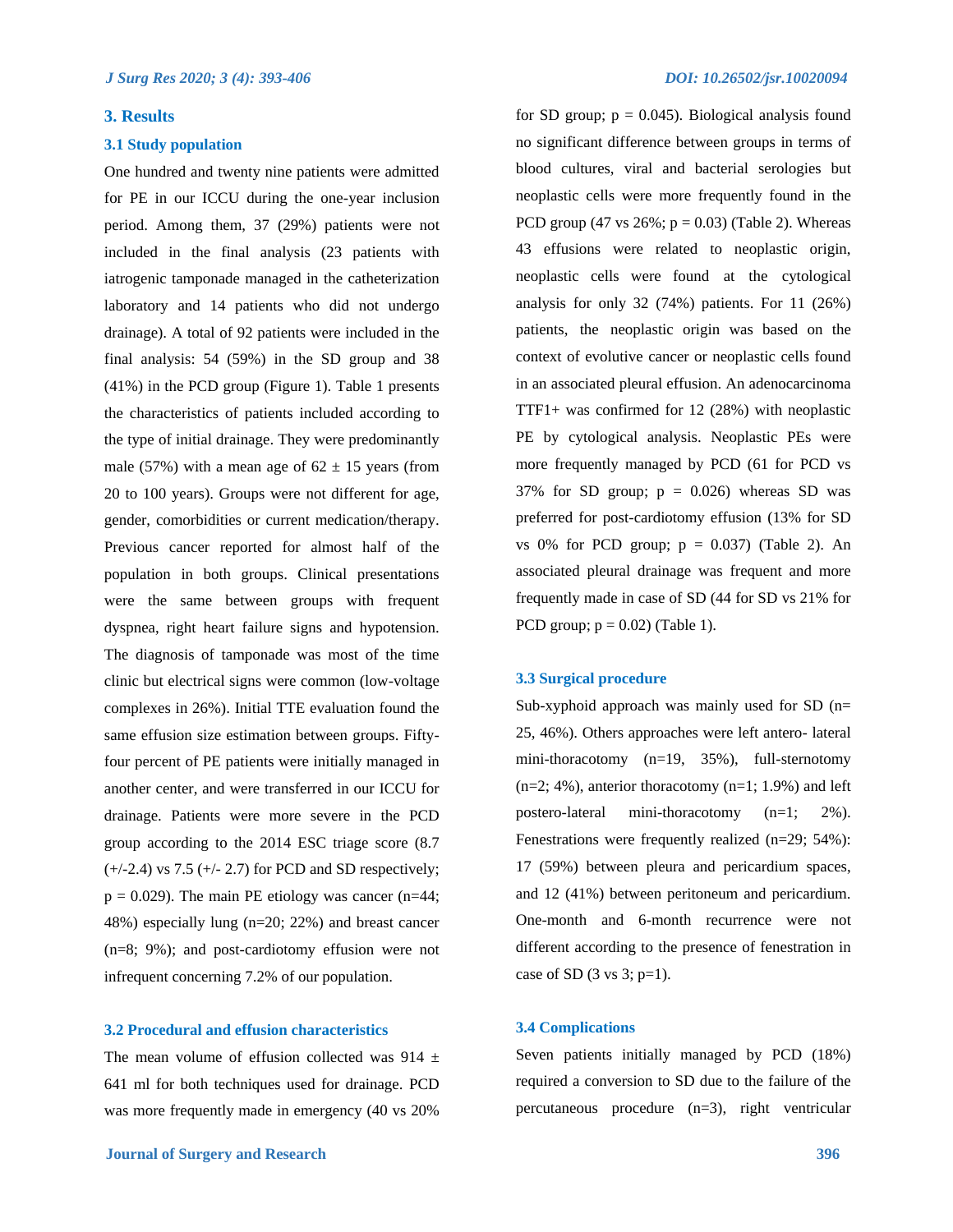perforation  $(n=1)$  or persistent significant PE  $(n=3)$ . One patient was in extremely hemodynamic instability at admission and presented a cardiac arrest before any drainage. There was a trends of more complications in the PCD group without reaching significance (7 in the SD group vs 15% in the PCD group;  $p = 0.39$  (Table 3).

## **3.5 Outcomes according to the type of initial drainage**

One-month and 6-months mortalities were not different between PCD and SD despite a trend to higher 6-months mortality in the PCD group as compared with the SD group (37 vs. 22%, respectively;  $p = 0.12$ ) (Table 3). Neoplastic etiology was reported as the cause of deaths (n=22; 85%) for most of the patients, regardless of the group (79 vs 83% in PCD and SD groups, respectively;  $p = 1$ ). Failure of PCD requiring SD, was associated with a trend to higher 6-month mortality (71 vs 29%;  $p =$ 0.08) compare to initial PCD success. Failure of a first SD needing a second surgical approach, was associated with a significant higher 6-months mortality (71 vs 22%;  $p = 0.01$ ) compare to first SD success. No difference between groups was found in terms of 1-month or 6-months recurrences (Table 3). Neoplastic etiology reported for almost half of the recurrence (67 vs 17% in PCD and SD group, respectively,  $p = 0.06$ ). In hospital length of stay was higher in the SD group compared to the PCD (8.2 vs 5.9 days;  $p = 0.02$ ) (Table 3).

## **3.6 Factors associated with 6-months outcomes**

In univariate analysis, a neoplastic etiology was highly associated with 6-months mortality (OR 11.8; CI 95% 3.6-38.5) as well as the presence of neoplastic cells in the cytological analysis of the PE (OR 6.4; CI 95% 2.4-17.3) (Table 4). Patients with adenocarcinoma TTF1+ PE had a higher mortality (58 vs 24% of death among patients with and without adenocarcinoma, respectively;  $p = 0.03$ ). In univariate analysis, adenocarcinoma TTF1+ was significantly associated with 6-months mortality (OR 4.5; CI 95% 1.28-15.8). Interestingly previous medication (anticoagulant or antiplatelets), comorbidities, type of procedure, the emergency of the drainage or a recurrence were not associated with 6-months mortality. A previous pericardial effusion was associated with a higher risk of recurrence (OR 3.86; CI 95% 1.07-13.9) (Table 5).

|                                      | All patients $n=92$      | Surgical drainage n=Percutaneous drainage np value |                |       |
|--------------------------------------|--------------------------|----------------------------------------------------|----------------|-------|
|                                      |                          | 54 (58.7%)                                         | $=$ 38 (41.3%) |       |
| Age (years)                          | 62(15)                   | 60 (14)                                            | 65(15)         | 0.13  |
| Male, $n$ $(\%)$                     | 52 (57%)                 | 31 (57%)                                           | 21 (55.3 %)    | 0.84  |
| BMI (Kg/m <sup>2</sup> )             | 25.7(6.2)                | 26.3(6.3)                                          | 24.9 (5.9)     | 0.33  |
| Medical background, n (%)            |                          |                                                    |                |       |
| Previous pericardial effusion        | 16 (17.4 %)              | $15(27.8\%)$                                       | $1(2.6\%)$     | 0.002 |
| Previous heart disease               | $\overline{29}$ (31.5 %) | 16 (29.6 %)                                        | 13 (34.2 %)    | 0.65  |
| Previous cancer                      | 44 (47.8 %)              | 23 (43.6 %)                                        | 21 (55.3 %)    | 0.23  |
| Lung cancer                          | 20 (21.7 %)              | 10 (18.5 %)                                        | $10(26.3\%)$   | 0.37  |
| <b>Breast cancer</b>                 | 8(8.7%)                  | $4(7.4\%)$                                         | 4 (10.5 %)     | 0.7   |
| Diagnosis of cancer with pericardial | $10(10.9\%)$             | 4 (7.4 %)                                          | $6(15.8\%)$    | 0.31  |
| effusion, $n$ $(\%)$                 |                          |                                                    |                |       |

*Journal of Surgery and Research* **397**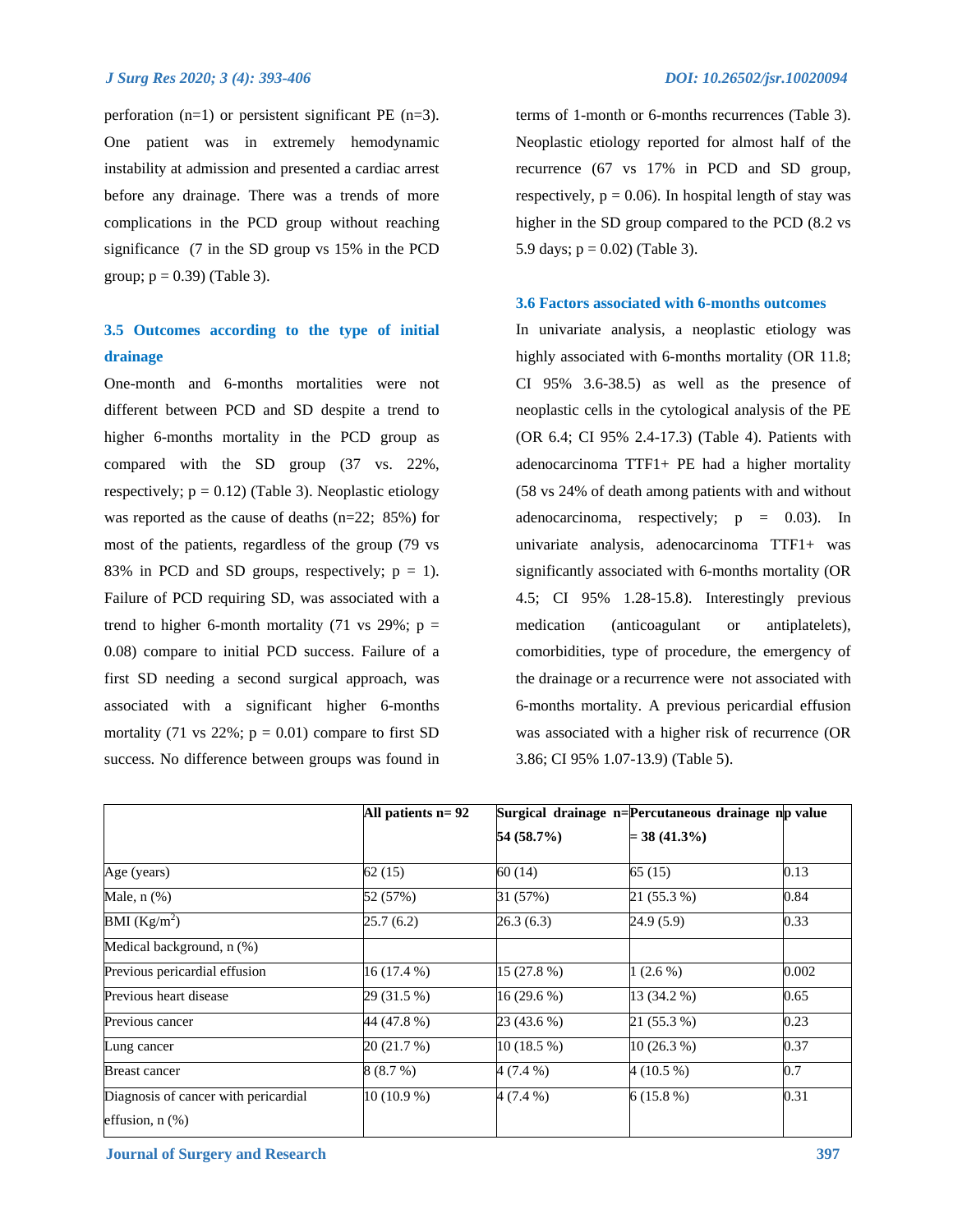| Chronic renal failure ( $GFR < 50$ ml/mn) | $11(11.9\%)$ | 7(13%)       | $4(10.5\%)$  |       |
|-------------------------------------------|--------------|--------------|--------------|-------|
| Obesity                                   | 18 (20.7 %)  | 15 (28.8 %)  | $3(8.1\%)$   | 0.017 |
| <b>Diabetes</b>                           | 19 (20.9 %)  | $12(22.6\%)$ | $7(18.9\%)$  | 0.7   |
| High blood pressure                       | 40 (43.9 %)  | 24 (45.3 %)  | 16 (43.2 %)  | 0.91  |
| Current treatment, $n$ $(\%)$             |              |              |              |       |
| Chemotherapy                              | 18 (19.6 %)  | 9(16.7%)     | 9(23.7%)     | 0.4   |
| Antiplatelet or anticoagulant             | 56 (60.9 %)  | 32 (59.3 %)  | 24 (63.2 %)  | 0.71  |
| Urgent, $n$ $(\%)$                        | 26 (28.3 %)  | 11 (20.4 %)  | $15(39.5\%)$ | 0.045 |
| ESC triage score $\geq 6$                 | 72 (78.3 %)  | 38 (70.4 %)  | 34 (89.5 %)  | 0.039 |

Numerical variables: mean (standard deviation); categorical variables: number of patients (%) LVEF: Left Ventricular Ejection Fraction, BMI: Body Mass Index, GFR: Glomerular Filtration Rate

**Table 1:** Comparison of baseline characteristics according to the initial type of drainage.

|                                   | All patients $n = 92$ | <b>Surgical drainage</b> | Percutaneous drainage | p value |
|-----------------------------------|-----------------------|--------------------------|-----------------------|---------|
|                                   |                       | $n= 54(58.7%)$           | $n = 38(41.3\%)$      |         |
| Etiology, n (%)                   |                       |                          |                       |         |
| Acute idiopathic pericarditis     | 11 (11.9 %)           | 9(16.7%)                 | $2(5.3\%)$            | 0.12    |
| Cancer                            | 43 (46.7 %)           | 20 (37 %)                | 23 (60.5 %)           | 0.026   |
| Infectious                        | $10(10.9\%)$          | $4(7.4\%)$               | $6(15.8\%)$           | 0.31    |
| Post-operative of cardiac surgery | $7(7.6\%)$            | 7(13%)                   | $0(0\%)$              | 0.037   |
| Auto-immune disease               | $2(2.2\%)$            | $2(3.6\%)$               | $0(0\%)$              | 0.51    |
| Unknown                           | 14 (15.2 %)           | $8(14.8\%)$              | $6(15.8\%)$           |         |
| Duration of drainage (days)       | 2.7(1.33)             | 2.8(1.3)                 | 2.5(1.27)             | 0.2     |
| Pleural drainage, n (%)           | 32 (34.8 %)           | 24 (44.4 %)              | 8(21%)                | 0.02    |
| Macroscopic aspect, n (%)         |                       |                          |                       |         |
| Hematic                           | 38 (41.3 %)           | $19(35.2\%)$             | $19(50\%)$            | 0.15    |
| Sero-hematic                      | 25 (27.2 %)           | 14 (25.9 %)              | 11 (28.9 %)           | 0.74    |
| Clear                             | 25 (27.2 %)           | 19 (38.2 %)              | $6(15.8\%)$           | 0.04    |
| Purulent                          | $2(2.2\%)$            | $1(1.8\%)$               | $1(2.6\%)$            |         |
| Clot                              | $2(2.2\%)$            | 1(1.8%)                  | $1(2.6\%)$            |         |
| Biological analyses, n (%)        |                       |                          |                       |         |
| Bacteria <sup>a</sup>             | $3(3.3\%)$            | $1(1.8\%)$               | $1(2.6\%)$            |         |
| Virus <sup>b</sup>                | 17 (18.5 %)           | $10(18.5\%)$             | $7(18.4\%)$           | 0.99    |
| Neoplasic cells <sup>c</sup>      | 32 (34.8 %)           | 14 (25.9 %)              | 18 (47.4 %)           | 0.03    |

*a-* Serratia Marcescens and Haemophilus parainfluenzae

*b-* Ebstein Barr Virus by PCR analysis

*c-* For 11 neoplastic effusions (25.6 %), the cytological analysis could not prove the malignant etiology. Numerical variables: mean (standard deviation); Categorical variables: number of patients (%)

**Table 2:** Comparison of pericardial effusion according to the initial type of drainage.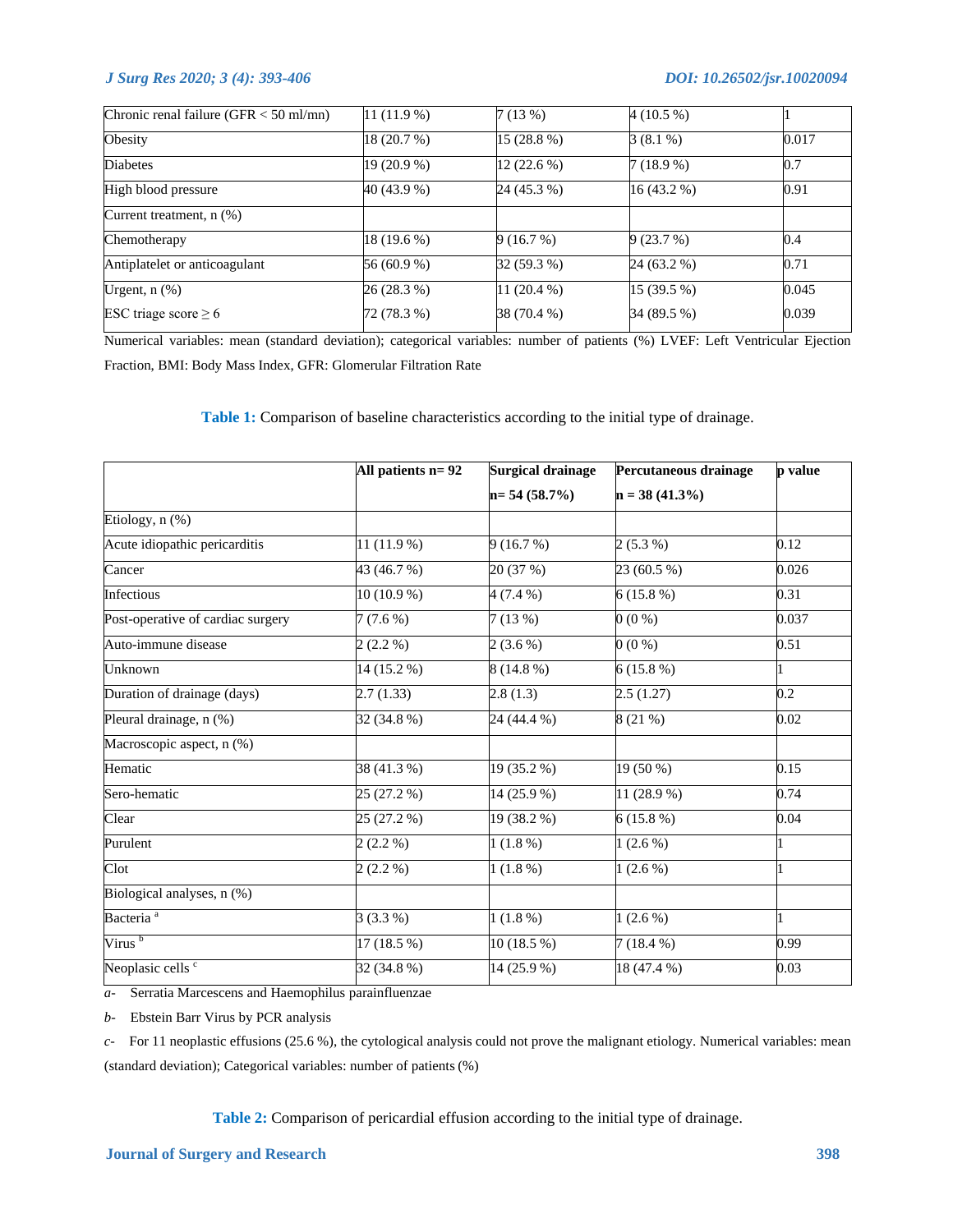|                                    | Surgical drainage n= 54 | Percutaneous drainage $n = 38$ | p value |
|------------------------------------|-------------------------|--------------------------------|---------|
| Mortality, $n$ $(\%)$              |                         |                                |         |
| One month                          | 4 (7.4 %)               | $3(7.9\%)$                     |         |
| Six months                         | 12 (22.2 %)             | 14 (36.9 %)                    | 0.12    |
| Recurrences, $n$ $(\%)$            |                         |                                |         |
| One month                          | 4 (7.4 %)               | $4(10.5\%)$                    | 0.71    |
| Six months                         | $6(11.1\%)$             | 9(23.7%)                       | 0.11    |
| Complications of drainage, n (%)   | $4(7.4\%)$              | $1(5.3\%)$                     | 0.39    |
| Duration of hospitalization (days) | 8.2(4.9)                | 5.9 (4.4)                      | 0.02    |

Numerical variables: mean (standard deviaton); Categorical variables: number of patients (%)

**Table 3:** Comparison of outcomes according to the type of drainage.

|                               | Univariate analysis OR (95 % CI) | p value           |
|-------------------------------|----------------------------------|-------------------|
| Age                           | $1.01(0.98-1,04)$                | 0.45              |
| Percutaneous drainage         | $1(0.44-2.39)$                   | 0.12              |
| Surgical drainage             | $0.94(0.36-2.46)$                | 0.9               |
| Male                          | $0.86(0.34-2.14)$                | 0.74              |
| Urgent                        | $0.89(0.33-2.36)$                | 0.85              |
| ESC triage score $\geq 6$     | $0.66(0.23-1.91)$                | 0.45              |
| Obesity                       | $0.53(0.14-2.07)$                | 0.23              |
| <b>Diabetes</b>               | $0.61(0.18-2.04)$                | $\overline{0.41}$ |
| Neoplasic effusion            | $11.8(3.6-38.5)$                 | < 0.0001          |
| Infectious effusion           | $0.1(0.005-2.06)$                | 0.13              |
| Acute idiopathic pericarditis | $0.06(0.003-1.19)$               | 0.11              |
| Recurrence                    | $0.31(0.06-1.47)$                | 0.14              |
| Antiplatelet or anticoagulant | $0.83(0.33-2.09)$                | 0.69              |
| Large $(>20$ mm) effusion     | $0.95(0.34-2.7)$                 | 0.92              |
| Glycemia                      | $1.38(0.92-2.1)$                 | 0.11              |
| Anemia                        | $1.16(0.45-2.9)$                 | 0.33              |
| Neoplasic cells               | $6.4(2.4-17.3)$                  | < 0.0001          |
| Adenocarcinoma TTF1 +         | $4.5(1.25-15.8)$                 | < 0.0001          |
| Bacteria                      | $1.28(0.11-14.7)$                | 0.84              |
| Virus                         | $2.06(0.69-6.2)$                 | 0.19              |

Anemia: < 12 g/dl for women, < 13 g/dl for men, OR: Odds Ratio, CI: Confidence Interval

Table 4: Factors associated with six-month mortality in univariate analysis.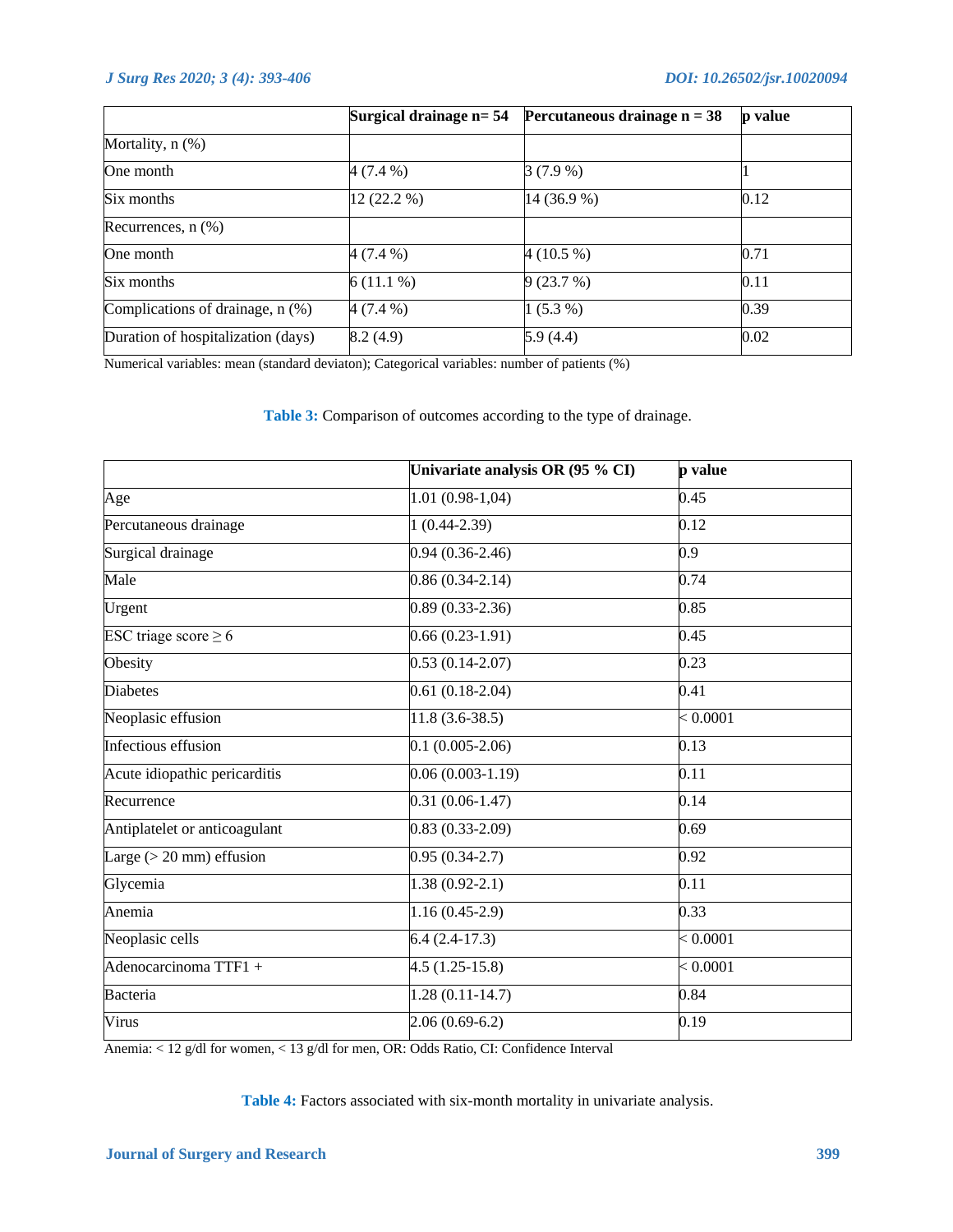|                                 | Univariate analysis | p value |
|---------------------------------|---------------------|---------|
|                                 | OR (95 % CI)        |         |
| Age                             | $0.99(0.95-1.03)$   | 0.52    |
| Percutaneous drainage           | $1(0.44-2.3)$       | 0.32    |
| Surgical drainage               | $0.37(0.11-1.23)$   | 0.1     |
| Male                            | $0.61(0.19-1.99)$   | 0.41    |
| Urgent                          | $1.73(0.51 - 5.87)$ | 0.38    |
| ESC triage score $\geq 6$       | $9.3(0.49-175.2)$   | 0.14    |
| Obesity                         | $0.29(0.03-2.39)$   | 0.24    |
| <b>Diabetes</b>                 | $1(0.36-2.75)$      | 0.34    |
| Neoplastic effusion             | $1.39(0.43-4.52)$   | 0.58    |
| Acute idiopathic pericarditis   | $0.57(0.07-4.9)$    | 0.61    |
| Previous pericardial effusion   | $3.86(1.07-13.9)$   | 0.039   |
| Anti-platelet or anti-coagulant | $1(0.43-2.31)$      | 0.57    |
| Large $(>20$ mm) effusion       | $1.6(0.4-6.35)$     | 0.5     |
| Neoplastic cells                | $1(0.42 - 2.36)$    | 0.4     |
| Duration of drainage (days)     | $1(0.71-1.4)$       | 0.56    |

**Table 5:** Factors associated with six-month recurrences

## Anemia: < 12 g/dl for women, < 13 g/dl for men, OR: Odds Ratio, CI: Confidence Interval



**Figure 1:** Flow Chart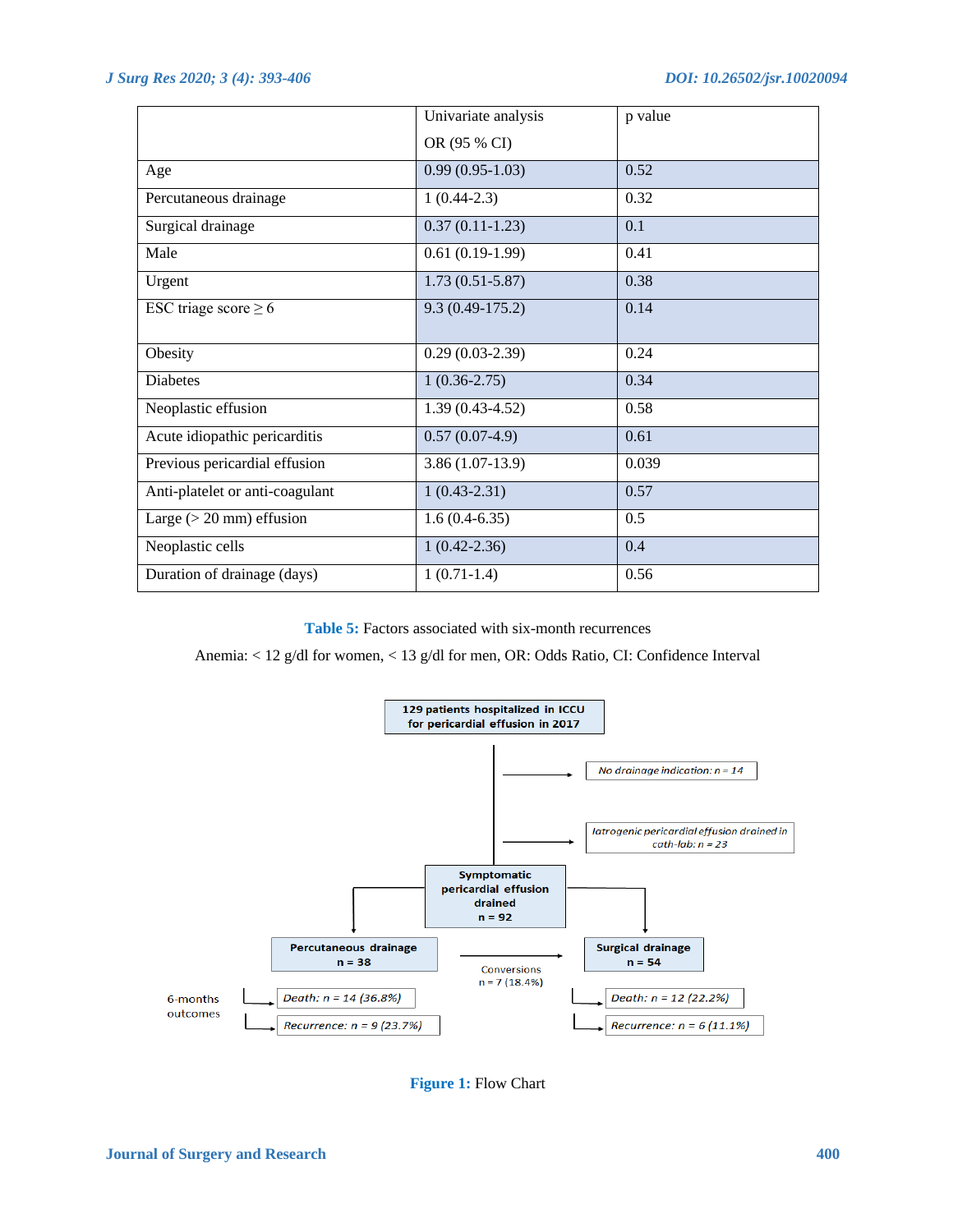## **4. Discussion**

In this study, including 129 patients admitted in our ICCU for symptomatic non-iatrogenic PE of whom 92 required a drainage, there was no significant difference for mortality or recurrence at 1- month and 6-months between percutaneous and surgical management. Moreover, percutaneous drainage, performed under local anesthesia, was associated with a shorter length of stay that may justify its use as first line strategy. PE is not an infrequent pathology. The main etiology is represented by neoplasia, which is found in almost half of the case in our cohort, as previously reported [14]. In our cohort, only 12% of PE were idiopathic, which is slight below the 26% reported by Strobbe and al [14]. In past decades, post- cardiotomy effusions has become the main etiology representing about 15% of tamponade, nevertheless, this results is derived from surgical series [7, 15-16]. Our study shows that PE is associated with a significant mortality up to 8% at 1 month and 14% at six-month. PE mortality reported is extremely variable ranging from 2% [16], to 20% [12, 16]. These differences could be explained by differences of population characteristics and PE etiology, but also by different drainage techniques used. Deaths are secondary to neoplasia evolution in more than a half of our population, confirming that mortality is strongly linked to the etiology of the effusion [7, 11, 14, 16].

Limited data are available on large comparison between SD and PCD on the literature, justifying our study [6]. The disadvantages of the SD whatever the type is the need of (1) a specialized cardiac surgery center, (2) a general anaesthesia with its hypotension risk at induction especially in case of large effusions/cardiac tamponade, and (3) performing an abdominal (sub-xyphoid) or intercostal

(thoracotomy) or vertical thoracic (sternotomy) incision, which is associated with post-operative pain and potential scarring. But the advantage of the SD, is the possibility to make large pericardial samples for patho-histological examination and potentially perform a pericardial wash. On the contrary, PCD could be applied in only few minutes, everywhere**,**  under local anesthesia by a trained physician whatever his specialty. That explain, it is preferentially used in case of emergency with hemodynamic or respiratory instability, and/or large effusion in our cohort as in others centers [8, 19]. Moreover, the possible percutaneous use of larger drains, the possibility of ultrasound-guided alternative approaches and the possible pericardial/epicardial biopsy using flexible percutaneous pericardioscopy could favor its preferential use. Recurrences reach 7% of our population at 1-month and 14% at 6-months justifying a systematic follow-up in accordance with previous study [12, 13]. To date, several studies showed that PCD was more associated with recurrences [17] but it was not significant in our study. Beyond the type of drainage, neoplasia etiology is highly associated with more recurrence regardless of the technique of drainage. While one might think that SD with per-procedural fenestration could limit the risk of recurrence, we did not find any association between recurrence and initial pericardial fenestration realization in our series. A lack of power, or a rapid fenestration occlusion especially in case of neoplastic PE may explain this absence of difference. Moreover, data concerning the risk of neoplastic cells' dissemination, particularly in the peritoneum when it is lung or breast cancer localized in the thorax, are missing. In our study, 2 patients affected by breast cancer presented bone metastasis few months after pericardo-peritoneal fenestration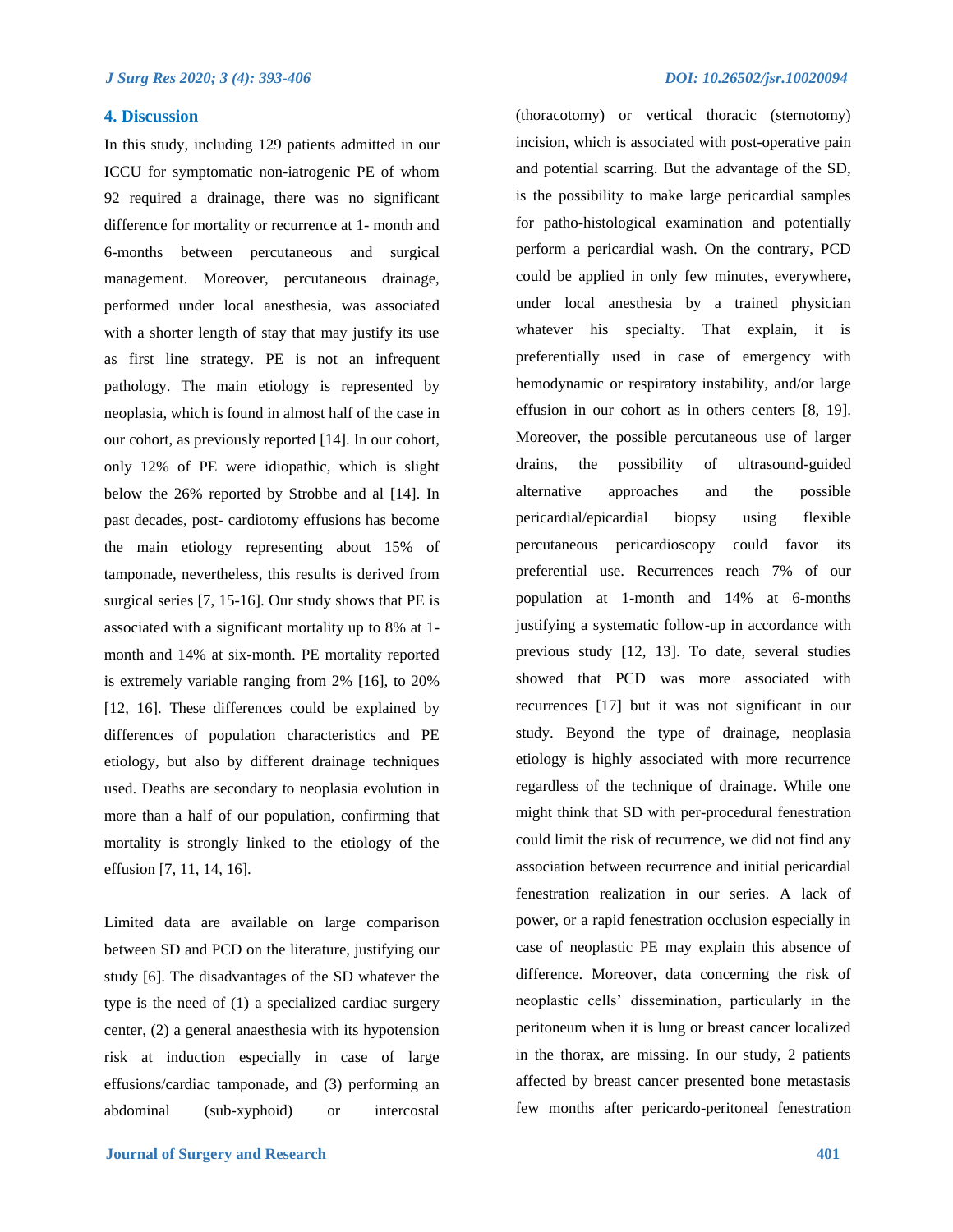realized during the initial SD.

Data concerning complications of pericardial drainage are contradictory: old study reports higher complications with PCD [17] while a more recent series show higher complications with surgical procedure [7]. This should be explained by the improvement of percutaneous technique [12, 17], a better experience of physicians and the use of echocardiographic guidance [18, 19]. In our experience, PCD was safe with only one (2.6%) complication observed in our tertiary ICCU (a right ventricular perforation needed a surgical conversion). In 6 cases (15.8%), PCD by sub-xyphoid approach failed to drain PE and required a conversion into SD: in these cases, a trans-apical approach under ultrasound guidance would probably have limited the number of PCD failure but was not realized in our unit during this period. In our series, PCD was not associated with better outcomes in one-month and six-month mortality but it was associated with a shorter length of hospitalization (about 2 days less). Previous studies demonstrated a higher associated comfort and a shorter hospitalization [7, 20], explaining its preferentially use especially in case of neoplastic etiology. As previously described, obese patients and post-cardiotomy PE [7] were more frequently managed by SD due to technical consideration. Moreover, SD was the only technic use in case of failure of a first drainage, since it allows biopsies to improve diagnosis, and to perform a fenestration, in order to decrease recurrence even if

it was not demonstrated in our cohort [13, 22].

Scores were proposed to help clinicians for the triage of cardiac tamponade patients without cardiogenic shock, where immediate pericardiocentesis must be mandatory and potentially lifesaving, but were only based on expert consensus [6, 12] with a class IIb C in the 2015 European guidelines [5]. It is interesting to note that the use of this score leads to consider 2 to 3 times more patients as needing emergency drainage compared to "clinical common sense" (Table 1), all the more justifying an easier and quicker technique to implement. Moreover, this score was not associated with 6-months outcomes as expected. But, to date, there is no recommendation to guide the choice between percutaneous or surgical drainage in case of PE due to the lack of large comparative and/or randomized study. Experts agree only on the fact that PE associated with type A aortic dissection, ventricular free wall rupture after myocardial infarction or severe recent chest trauma should be managed by SD as first line therapy [5, 6]. Our Figure 2 proposes a simple and easy to use algorithm for managing PE and choosing between SD and PCD. While SD remains the prerogative of specialized cardiac surgery centers, PCD should allow a wider diffusion of the technique limiting the systematic transfer of patients to tertiary centers. The absence of excess mortality, more frequent recurrences or more complications, no longer justify these tiring transfers for patients and costly for society when practitioners are trained [24].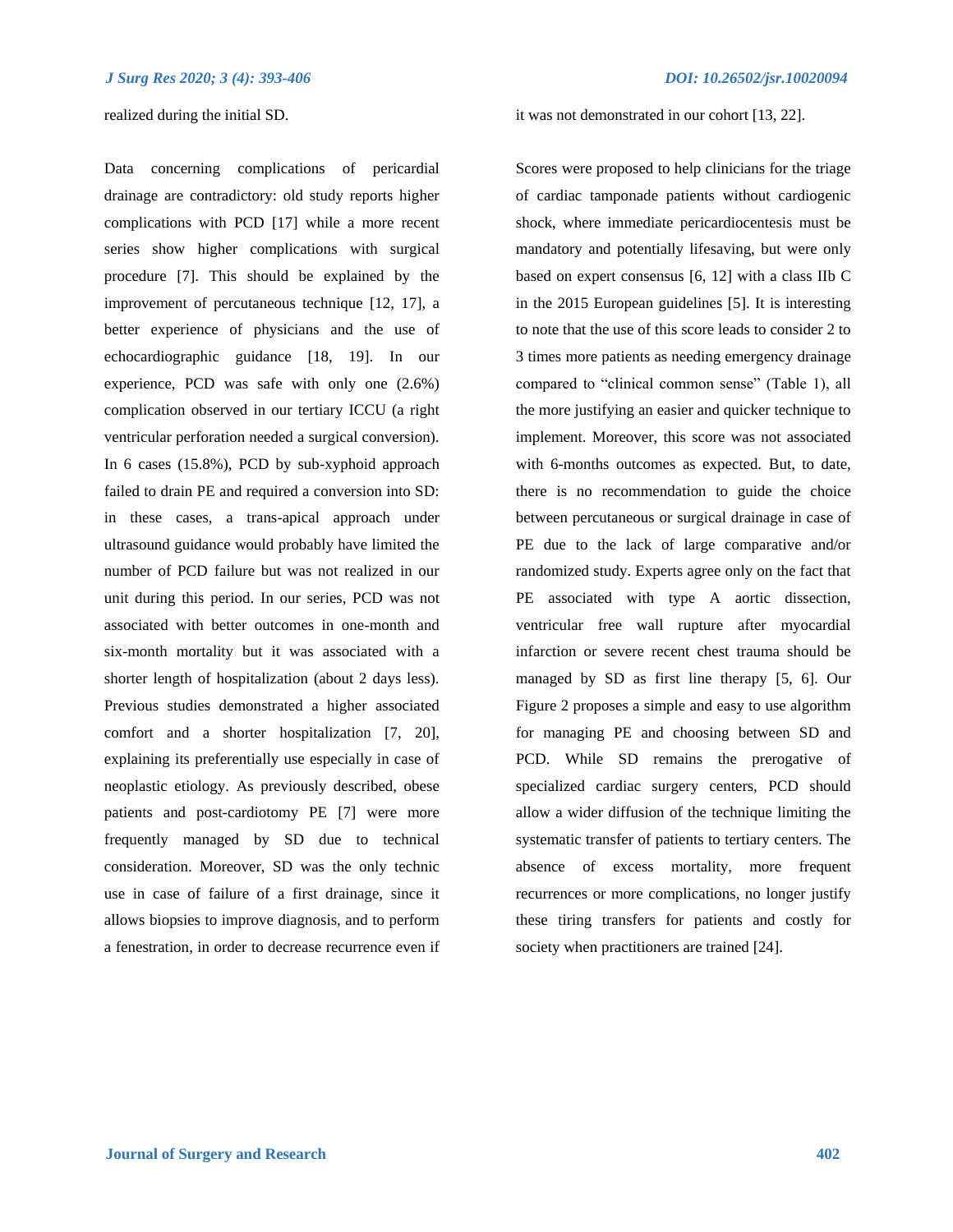

PE: pericardial effusion; PCD: percutaneous drainage; SD: surgical drainage; TEE: transthoracic echocardiography

**Figure 2:** Proposed management algorithm of PE.

## **4.1 Study limitations**

**Journal of Surgery and Research 403** This study has some inherent limitations related to its monocentric and observational design. Our limited number of patients did not permit definite conclusions in terms of mortality and recurrence especially at long term: larger series or randomized clinical trials are needed to conclude. However, a randomized study with parallel assignment seems not possible because of its frequency and the wide variety of clinical presentations. Our results highlight that clinical outcome of patients after PE management are closely linked to the etiology rather than the procedure management. In our cohort we did not find difference in terms of complications. However there is a trend with less favorable outcome with PCD. Generalization of our results should be made with caution since our teams applied PCD since more than 5 years, only by a sub-xyphoid approach, with a possible surgical backup if necessary. To date, PE drainage and type of procedure should stay a patient and team based decision, but with improvement in echo-guided

pericardiocentesis and clinician's experience, PCD is safe and appears as the first-line therapy for poorly tolerated and/or large PE. Percutaneous drainage should be more widely available in the future, subject to specific training of practitioners.

We did not perform a multivariate analysis given the small size of our series, especially since the univariate analysis found only one significant factor associated with the 6-month mortality (neoplastic nature of the effusion) and with the 6-month PE recurrences (previous PE). Quality of life after hospital discharge was not assessed in our study; neither were pain and analgesic consumption. Thus, we can only suggest that a less invasive procedure, be associated with a better experience and quality of life for patients especially in case of cancer. As PCD was preferentially used for cancer patients, it is possible that a trend towards more recurrences and higher mortality may be found with a longer followup. But in this specific population with metastatic cancer, prognosis is often poor at short and medium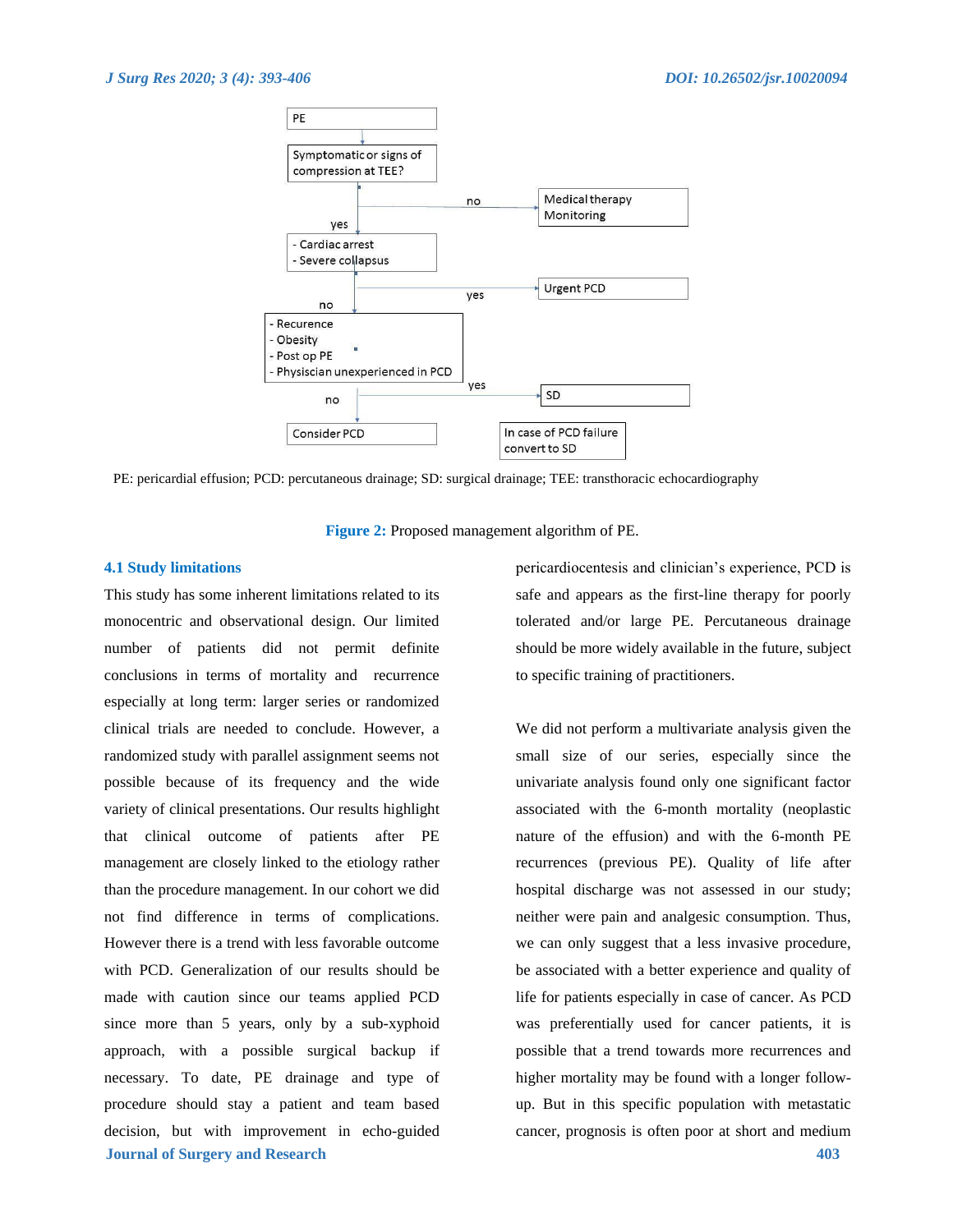term, justifying our 6-months follow-up with no patient lost to follow-up.

## **5. Conclusion**

In case of symptomatic non-iatrogenic pericardial effusions, percutaneous pericardial drainage is an efficient and reliable less invasive technique without significant difference in terms of mortality and recurrence at short and mid-term, with surgical drainage. It's possible and wide availability, and its shorter length of hospitalization may justify its use as first line therapy in trained team especially for cancer patients.

## **Acknowledgements**

The authors would like to thank O.Bouisset for her help in the revision of the manuscript.

## **References**

- 1. Shabetai R. Pericardial effusion: haemodynamic spectrum. Heart 90 (2004): 255-256.
- 2. Spodick DH. Acute cardiac tamponade. N Engl J Med 349 (2003): 684-690.
- 3. Larrey El. New surgical procedure to open the pericardium in the case of fluid in the cavity. Clin Chir 36 (1829): 303-337.
- 4. Kopecky SL, Callahan JA, Tajik AJ, et al. Percutaneous pericardial catheter drainage: report of 42 consecutive cases. Am J Cardiol 58 (1986): 633-635.
- 5. Adler Y, Charron P, Imazio M, et al. ESC Guidelines for the diagnosis and management of pericardial diseases 2015 ; Eur Heart Journal 36 (2015): 2921-2964.
- 6. Ristic AD, Imazio M, Adler Y, et al. Triage strategy for urgent management of cardiac tamponade: a position statement of the

European Society of Cardiology Working Group on Myocardial and Pericardial Diseases. Eur Heart J 35 (2014): 2279-2284.

- 7. Saltzman AJ, Paz YE, Rene AG, et al. Comparison of surgical pericardial drainage with percutaneous catheter drainage for pericardial effusion. J Invasive Cardiol 2012 November 24 (11): 590-593.
- 8. Maggliolini S, De Carlini CC, Imazio M. Evolution of the pericardiocentesis technique. J Cardiovasc Med 19 (2018).
- 9. Imazio M, Adler Y. Management of pericardial effusion. Eur Heart J 34 (2013): 1186-1197.
- 10. Imazio M, Mayosi BM, Brucato A, et al. Triage and management of pericardial effusion. J Cardiovasc Med (Hagerstown) 11 (2010): 928-935.
- 11. Levy PY, Corey R, Berger P, et al. Etiologic Diagnosis of 204 Pericardial Effusions. Medicine (Baltimore) 82 (2003): 385-391.
- 12. Lekhakul A, Assawakawintip C, Fenstad ER, et al. Safety and outcome of percutaneous drainage of pericardial effusions in patients with cancer. Am J Cardiol 122 (2018): 1091-1094.
- 13. Imazio M, Lazaros G, Valenti A, et al. Outcomes of idiopathic chronic large pericardial effusion. Heart 105 (2019): 477- 481.
- 14. Strobbe A, Adriaenssens T, Bennett J, et al. Etiology and long-term outcome of patients undergoing pericardiocentesis. J Am Heart Assoc 6 (2017): e007598.
- 15. Peveri V, Pocard M, Martinod E. Subxyphoid surgical pericardial drainage for cardiac tamponnade. J Visc Surg 151 (2014): 457-460.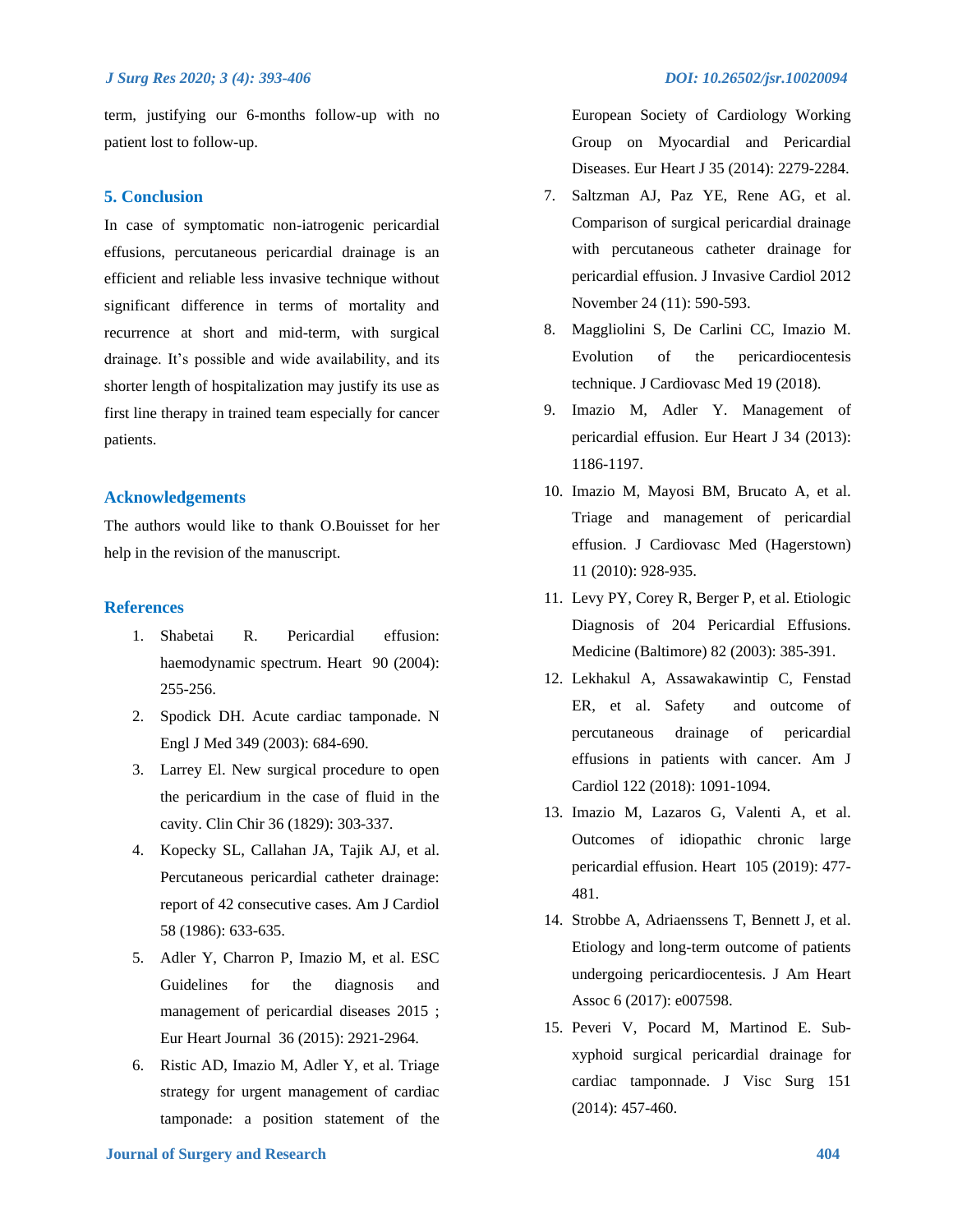- 16. Becit N, Unlü Y, Ceviz M, et al. Subxyphoid pericardiostomy in the management of pericardial effusions: case series analysis of 368 patients. Heart 91 (2005): 785-790.
- 17. Rafique AM, Patel N, Biner S, et al. Frequency of recurrence of pericardial tamponade in patients with extended versus nonextended pericardial catheter drainage. Am J Cardiol 108 (2011): 1820-1825.
- 18. Chandraratna PA, Mohar DS, Sidarous PF. Role of echocardiography in the treatment of cardiac tamponade. Echocardiography 31 (2014): 899-910.
- 19. Maggioloni S, Gentile G, Farina A, et al. Safety, Efficacy, and Complications of Pericardiocentesis by Real-Time Echo-Monitored Procedure. Am J Cardiol 1 (2016): 43.
- 20. Tsang TS, Enriquez-Sarano M, Freeman WK, et al. Consecutive 1127 therapeutic

echocardiographically guided pericardiocenteses: clinical profile, practice patterns, and outcomes spanning 21 years. Mayo Clin Proc 77 (2002): 429-436.

- 21. Lestuzzi C. Neoplastic pericardial disease: Old and current strategies for diagnosis and management. World J Cardiol 2 (2010): 270-279.
- 22. Sagristà-Sauleda J, Mercé J, Permanyer-Miralda G, et al. Clinical clues to the causes of large pericardial effusions. Am J Med 109 (2000): 95-101.
- 23. Halpern DG, Argulian E, Briasoulis A, et al. A novel pericardial effusion scoring index to guide decision for drainage. Crit Pathw Cardiol 11 (2012): 85-88.
- 24. Imazio M, De Ferrari GM. Pericardiocentesis: No more a subspecialty technique. Trends Cardiovasc Med 29 (2019): 384-385.